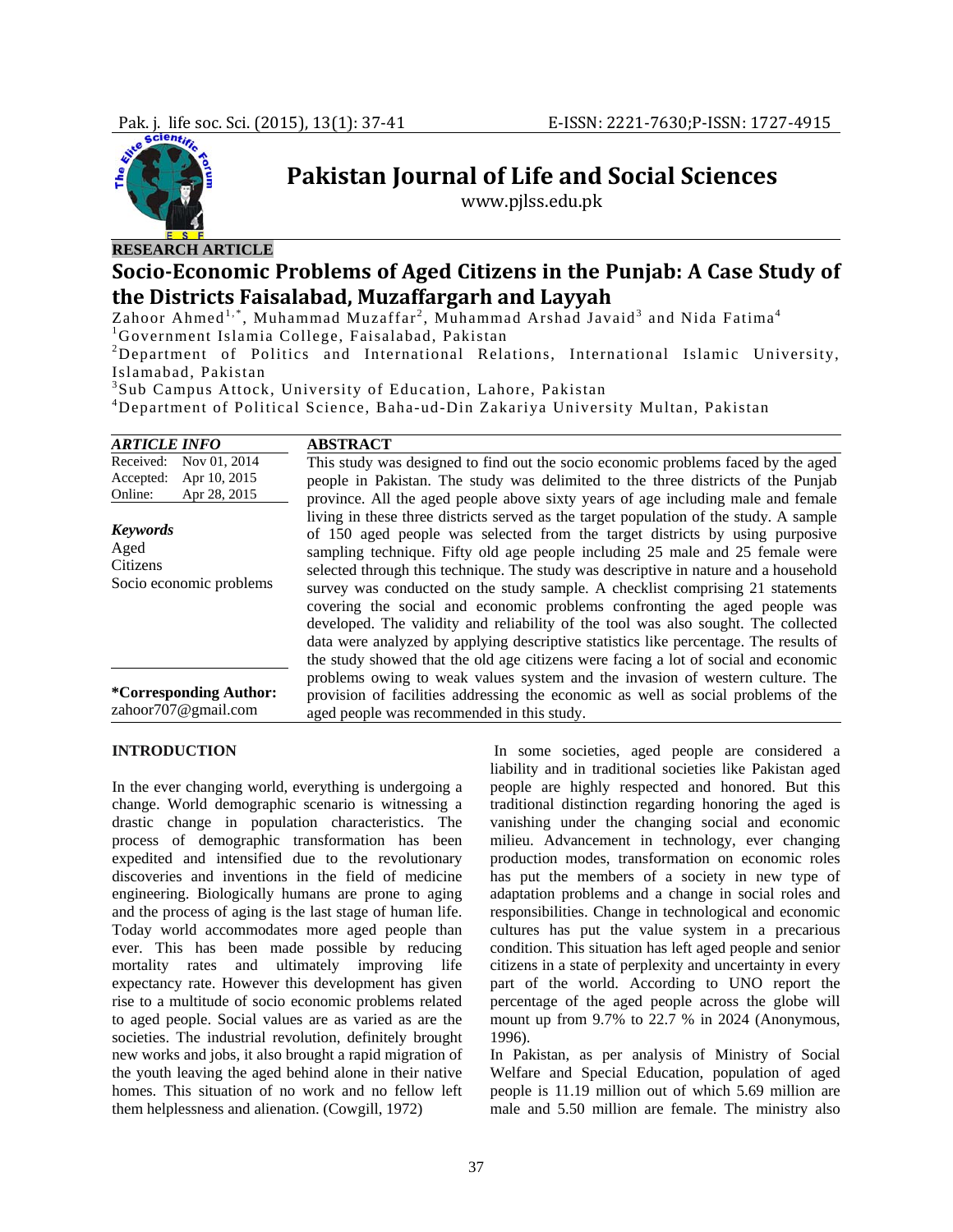estimated that the same age group may reach to the new heights of 22.07 million comprising 11.09 million male and 10.98 million female in 2025 (Anonymous, 2013a). Pakistan is an Islamic country and the Muslims are the true followers of Islam, its values and culture. Most of the Pakistani people reside in rural areas and practice agriculture. As survey shows that about 70% people live in rural areas and the contribution of agriculture in the total GDP is above 21 percent. (Anonymous, 2013b). Respect of the aged people is considered the utmost Islamic value in the Muslim community and Holy Quran declares it an obligation to protect and pay due respect to the parents, particularly, when they touch the old age.

"And your Lord decreased that you worship none but Him. And that you be dutiful to your parents. If one of them or both of them attain old age in your life, say not to them a word of disrespect, or shout at them but address them in term of honor"(Al Quran:17:23).

These injunctions are regarding the aged parents and in general. Here goes another verse with more clear ordain "And lower unto them the wing of submission and humility through mercy and say: My Lord, Bestow on them your mercy as they did bring me up when I was a little kid" (Al Quran: 17:24).

 Holy Prophet (PBUH) said "one who does not treat our younger's with affection and elders with respect, is not from us" this strong recommendation by the holy prophet to respect the elderly has strong effects on the followers of Islam. Pakistani community belongs to Islam and follows its injunctions. So traditionally, Pakistani society keeps elderly people in great esteem. However increasing interaction with western societies, influence of electronic media, campaign of international media, and increasing economic deterioration has weakened this trait of Pakistani society. Increasing inflation, claimed by officials even up to 20% and low income rates, and depressing economic conditions are responsible to negate the needs of senior citizens.

Pakistan is a developing country and is trying to strengthen its economy, so that it could improve the life style of its citizens. Growth in GDP is at the center of economic planning and implementation of policies. However in recent decade, the importance of Human Development has been recognized. Policies for the wellbeing of the humans are well under way. With the steady growth in human population different type of social and economic problems have emerged and are causing lot of damage to the social fabric of Pakistani society. Aged people are facing lot of social and economic problem in the changed social context.

In this context, Pakistani society has shifted from extended and joint family system towards nuclear family system. This shift has minimized the respect and honor of the aged parents and weakened the traditional family set up. This transformation has minimized the

authority of the aged on the family and resulted in neglect of their care and support. (Gulzar, 2008)

Keeping in view the increasing proportion of aged citizens becoming unproductive and dependent socially and economically on others, it becomes very important to study the causes of the socio economic problems faced by the senior citizens of the country. The recent rise in socio economic problems owing to the materialistic approach within the Pakistani community set new challenges to the government as well as the whole society to combat this situation as earlier as possible. In contrary to this, the condition of the aged people will go down and down resulting in the overall disorder in the whole society.

# **MATERIALS AND METHODS**

The main objective of the study was to determine the socio economic problems faced by the aged people in Pakistan. The target population of the study was aged people of above 60 years of age from three districts of the Punjab, Faisalabad, Muzaffargarh, and Layyah. 150 aged people were selected as a sample through purposive sampling, a non probability sampling technique. The study was delimited to three districts (one developed and two under developed) and fifty (50) aged persons (25 male and 25 female) were taken from each district. The main reason of selecting these three districts was to find out the variation and to increase the extent of the study on the basis of developed and under developed area of the Punjab. The tools of research were developed after a thorough review on the related literature and the expert opinions were sought to make certain its content and face validity. The checklist was comprised of 21 questions altogether covering the social as well as the economic areas. The social factor was comprised of two main sub factors "Source of income" with its five indicators business, pension, land/property, labor and dependent, and "fulfillment of different needs" with its four indicators food and clothing, entertainment and excursions, health care and the miscellaneous needs. This portion of the questionnaire was consisted on nine questions. Similarly, the social factor comprised two sub factors "Living style or nature" and "acknowledgements of different roles on behalf of the community". In this portion, six questions were devised from the first sub factor and the same quantity was taken from the second sub factor. The reliability of the tool was determined after pilot testing on the 30 aged people ten from each district (5 male and five female) by the application of KR20 method. Household survey was conducted by using a checklist in collaboration with the research assistants and through personal visits. Problems faced by aged people are varied and multiple one, but this study focused on the social and economic problems.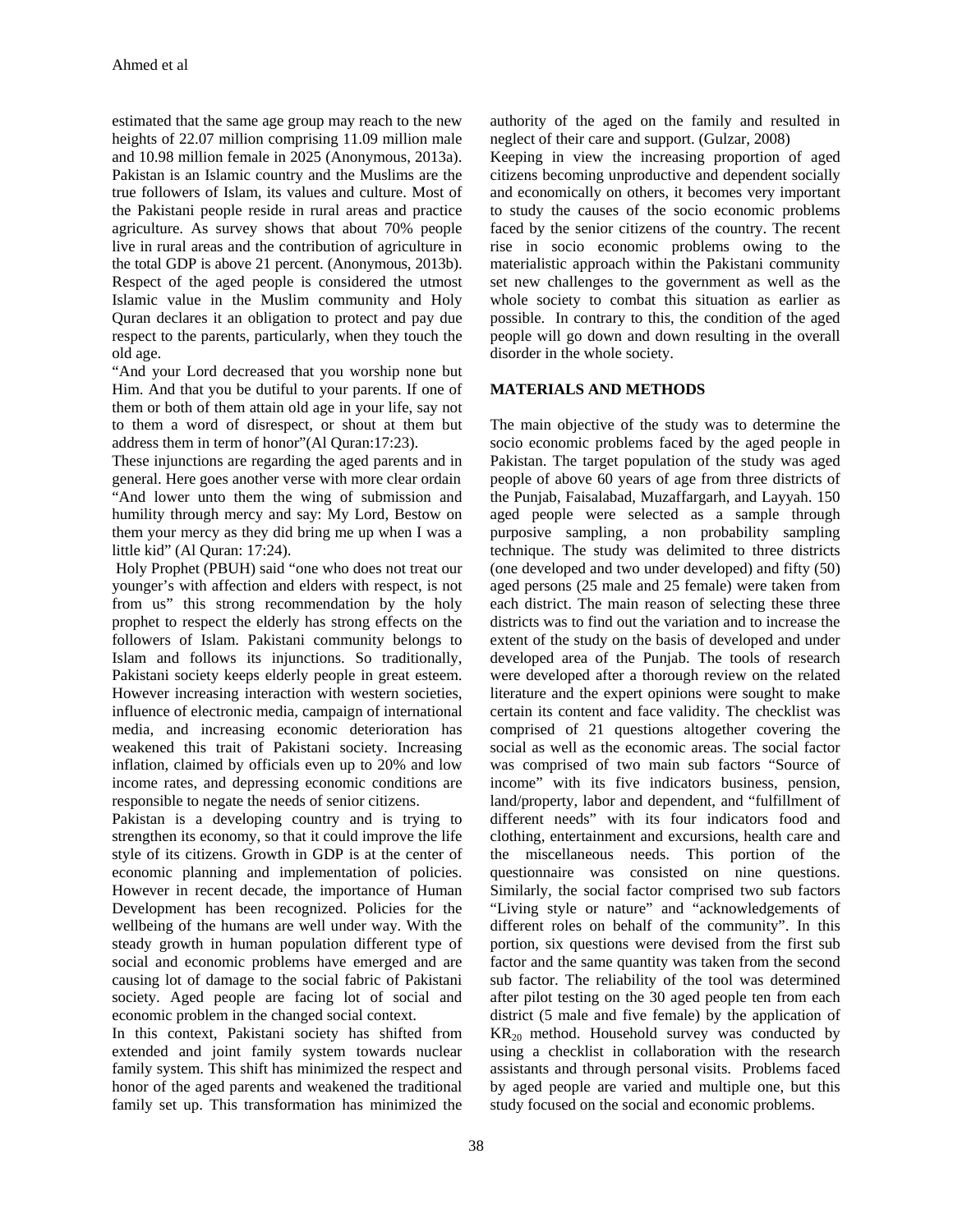### **RESULTS AND DISCUSSION**

The demographic data were collected from the study sample before assembling their respective social and economic problems. The information regarding the age and marital status of the desired sample was sought in order to better aware of the problems of the aged people of different age groups and marital status. This type of data is shown in the following figures:

Age group of the sample was ranging from 60 to 81 years and above. Representation of the all age groups was made mandatory in order to make the study valid and reliable. Major proportion of the respondents belonged to the first and second age group.

Figure 2 showed that 87% of the study sample (91% female and 84% male) was married, 12 percent (16% male and 8% female) widow/widower and only one female (0.66% of the total sample) was found single (Bachelor) in this study.

#### **Social issues**

This table showed that 10% of the study sample (1% female and 19% male) was living alone, 13% (24% female and 15 male) was living with spouse, 75% (77% male and 72% female) was living with their sons, one percent (1% male and 1% female) was living with the daughters, while the same proportion was living with the relatives like daughters and none of the study sample was living with their relatives instead of the above mentioned relations. It means that the people belonging to this age group are mostly dependent on their children and other relatives. Some cultural values in Pakistani community create hindrances in their living priorities and this is why most of the aged people dislike living with their beloved daughters despite their greatest will. This trend shows that Pakistani parents, especially belonging to rural communities take it a mark of shame to live with their married daughters. People would rather live alone instead of living with married daughters. Some people have their own personal lodging facilities, but the proportion of such people is only 10% of the total sample. In this factor maximum weight age was given to the joint family system which is the key indicator of socialization. Fifty percent value was given to living with sons, spouse and daughters", 10% "living with spouse only", 20% and 20% "living with sons and daughters" respectively, 5% "living with relatives" and no value was assigned to "living alone". In this study the shows that the joint family system has reached its extreme of destruction. The results of this study favor the results of the study conducted by Ahmad (2011) on "the sufferings of the elderly people in Pakistan".

This table showed that 65% of the respondents were aggrieved of the prevailing situation regarding the damages of the values system and the down fall of the teachings of Islam in the Muslim society. Perhaps, it is



**Fig. 1: Age groups of the Study sample** 



**Fig. 2: Marital Status of old age citizens under study** 

because of the intervention of the western culture through electronic media and the invasion of the blind following of the western system of education. 88% of the respondents accept that the society is not ready to assign them any leadership role due to their age factor, the position of advisory role was found in a better position i.e. 65%, on other factors were found in a weak position by the society as responded by the study sample. They are expected to live an idle life away from the hustle and bustle of the leading roles. 72 % of the sample is unhappy for not being considered for decision making position. In critical and important family affairs, they are kept away and their opinion is not sought for, or is completely ignored. About 77% of the sample shows that, social responsibilities, which usually acknowledge the importance of any person, are averted. In this factor minimum 50% was fixed for the level of satisfaction regarding the acknowledgements of different roles by the aged people on the part of the community. Only on one role "advisory role" the acceptance role was rather better (65%) while on the other roles, the percentage of the respondents were below the satisfactory level (50%). It means that the society seems reluctant to gain benefit from them as an experienced and valuable members of the community. The results of this factor are parallel to the results of the studies conducted by Gulzar et al. (2008) and; Ahmad and Hafeez (2011) on "socio economic problems of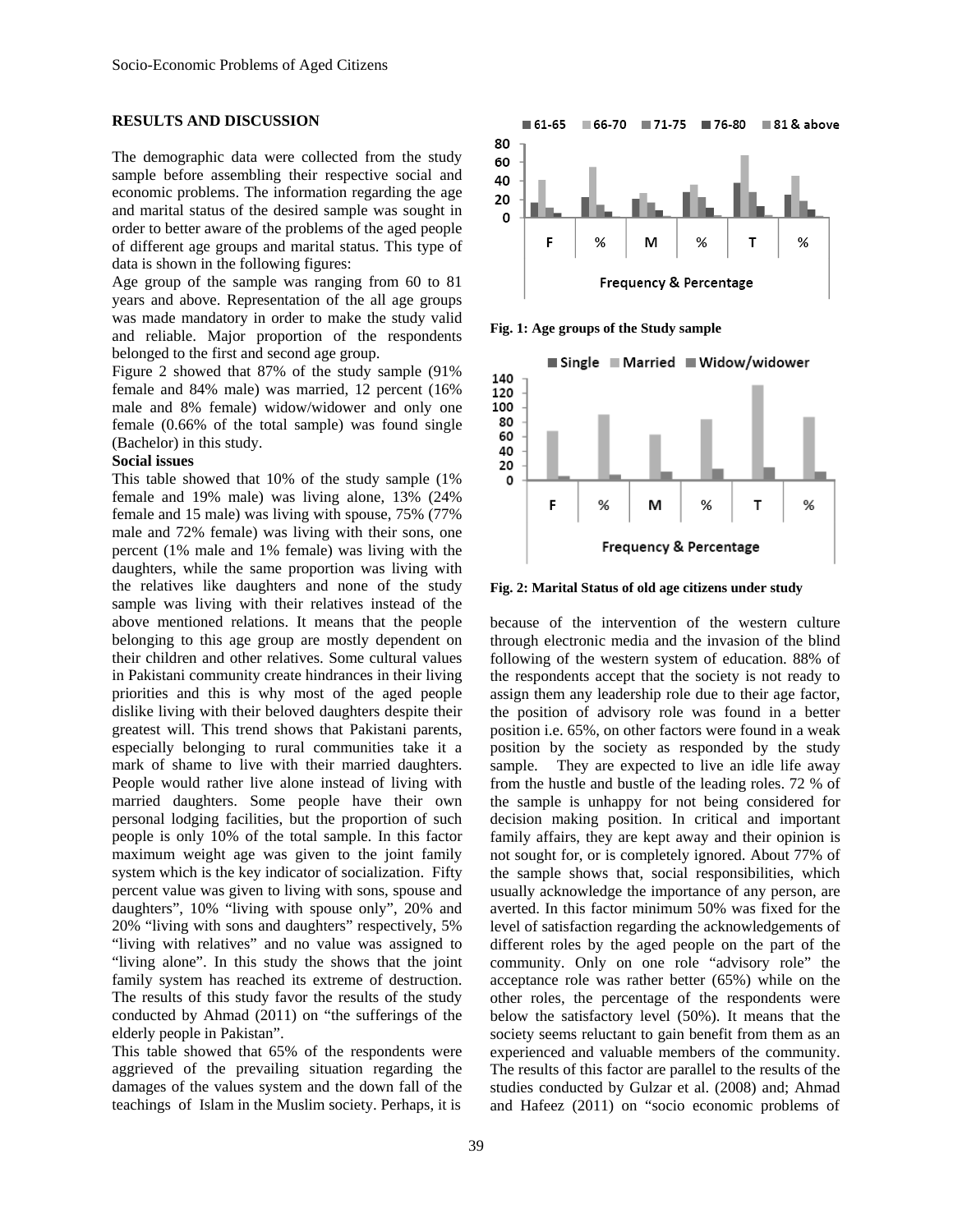| Living with      | Frequency & Percentage |               |         |       |     |       |  |
|------------------|------------------------|---------------|---------|-------|-----|-------|--|
|                  | F                      | $\frac{0}{0}$ | М       | %     |     | $\%$  |  |
| Alone            | 01                     | 1.33          | 14      | 18.66 | 15  | 10.00 |  |
| Spouse           | 18                     | 24.00         | 01      | 1.33  | 19  | 12.67 |  |
| Sons             | 54                     | 72.00         | 58      | 77.33 | 112 | 74.67 |  |
| Daughters        | $^{01}$                | 1.33          | $^{01}$ | 1.33  | 02  | 1.33  |  |
| <b>Relatives</b> | $^{01}$                | 1.33          | $^{01}$ | 1.33  | 02  | 1.33  |  |
| Joint family     | 00                     | 00            | 00      | ററ    | 00  | 00    |  |

**Table 1: Data on living Styles of old age citizens under study** 

**Table 2: Acknowledgements of different roles of aged people by community** 

| P = 0 p = 0 p = 7             |                        |       |     |               |  |
|-------------------------------|------------------------|-------|-----|---------------|--|
| Roles of aged people          | Frequency & Percentage |       |     |               |  |
| acknowledged by the           | Yes                    | $\%$  | NΟ  | $\frac{0}{0}$ |  |
| community                     |                        |       |     |               |  |
| Leadership Role               | 17                     | 11.33 | 133 | 88.67         |  |
| <b>Advisory Role</b>          | 98                     | 65.33 | 52  | 34.67         |  |
| <b>Decision Making</b>        | 42                     | 28.00 | 108 | 72.00         |  |
| Social Prestige/Status        | 67                     | 44.67 | 83  | 55.33         |  |
| Guidance and Counseling       | 53                     | 35.33 | 97  | 64.67         |  |
| <b>Other Responsibilities</b> | 34                     | 22.67 | 116 | 77.33         |  |
| Total                         | 52                     | 34.67 | 98  | 65.33         |  |

**Table 3: Data on different sources of earning in old age citizens** 

|                   | Frequency & Percentage |               |                 |       |     |       |
|-------------------|------------------------|---------------|-----------------|-------|-----|-------|
| Source of earning | F                      | $\frac{0}{0}$ | М               | $\%$  |     | %     |
| <b>Business</b>   | 01                     | 1.33          | 12 <sub>2</sub> | 16.00 | 13  | 8.67  |
| Pension           | 03                     | 4.00          | 08              | 10.66 | 11  | 7.33  |
| Labor             | 02                     | 2.66          | 07              | 9.35  | 09  | 6.00  |
| Landlord/property | 01                     | 1.33          | 13              | 17.33 | 14  | 9.33  |
| Dependent         | 68                     | 90.68         | 35              | 46.66 | 103 | 68.67 |

**Table 4: Data on fulfillment of different needs of aged citizens** 

| <b>Needs</b>                | Frequency & Percentage |       |     |       |  |
|-----------------------------|------------------------|-------|-----|-------|--|
|                             | Yes                    | %     | NΟ  | $\%$  |  |
| Food and Clothing           | 61                     | 40.67 | 89  | 59.33 |  |
| Entertainment and excursion | 34                     | 22.67 | 116 | 77.33 |  |
| Health Care                 | 73                     | 48.67 | 77  | 51.33 |  |
| Miscellaneous needs         | 67                     | 44.67 | 83  | 55.33 |  |
| Total                       |                        |       | 83  | 55.33 |  |

senior citizens and their adjustment in Punjab, Pakistan" and "factors affecting social participation of elderly people: a study in Lahore".

#### **Economic problems**

Source of earning mean the source of sustenance for the aged people that fall in the category of their economic issues. The table No 3 showed that 09% (16% male and 1% female) of the study sample was doing business, 07% (11% male and 4% female) rely on business, 06% (9% male and 3% female do labor, 9% are land lord and property owners while the remaining 69% (47% male and 91% female) of the sample is dependent on the others. This shows that a minute proportion of the sample is able to earn their livelihood. It shows that physically deteriorated aged people lacking the ability

to work anymore and it is crystal clear that a great number of the respondents are dependent on their children. This factor communicates the poor economic condition of the study sample. It is a fact that in Pakistani context most of the people, having crossed the age sixty, become financially dependent on their children. The people, who are government employees, are not an exception to it. Government employees on lower grades, get a very small amount as a pension. Keeping in view the inflation rates prevailing in the country, the pensions of the employees, posted on higher grades are also in sufficient to fulfill health care needs of the senior citizens.

This table showed that 40.67% of the study sample responded in "Yes" and 59.33 in "NO" about the availability of the sufficient food and clothing, 77% in "NO" and 23% in "Yes" about the fulfillment of their needs regarding entertainment and excursion, while 51% responded in "NO" and 49% in "Yes" regarding the availability of the health care facilities like the purchase of medicines and their proper and regular medical checkup and about the execution other needs, 455 of the respondents responded in "Yes' and 55% in "NO". This shows that the different needs including the basic ones of the old age people are not properly met. Economy is at the center of social fabric of any community. Aging is not a social problem, but it is a problem due to non-productivity of the aged people. Socially, family members consider aged people a burden and a forced liability. The society, to which once, they were productive, has become careless and indifferent their different needs. Practically, no measures have been taken in this regard. With increasing age, mentally and physically, humans grow weak. The need for continuous care and treatment is at its highest at this age span. In this factor, the response level remained below the satisfactory level (50%) which shows the sample is facing a lot of difficulties to meet their basic needs. The results of the study on this factor are in line with the study conducted by Ahmad and Hafeez (2011) on "Older adults' social support and its effects on their every day self maintenance" and "The suffering of elderly people in Pakistan".

### **Conclusions and recommendations**

Research study shows that the problem of ageism, which has been haunting the western communities, is also being felt with an increasing intensity in the eastern Islamic communities. The society which once used to be proud of honoring its senior citizens has started feeling the aged people as a burden and just a forced liability. During the research study it was disclosed that due to the weakening of social values and social fabric, aged citizens of the community are suffering from a multitude of social and economic problems like uncaring and callous attitude by the near and dear ones and from the overall community. Some